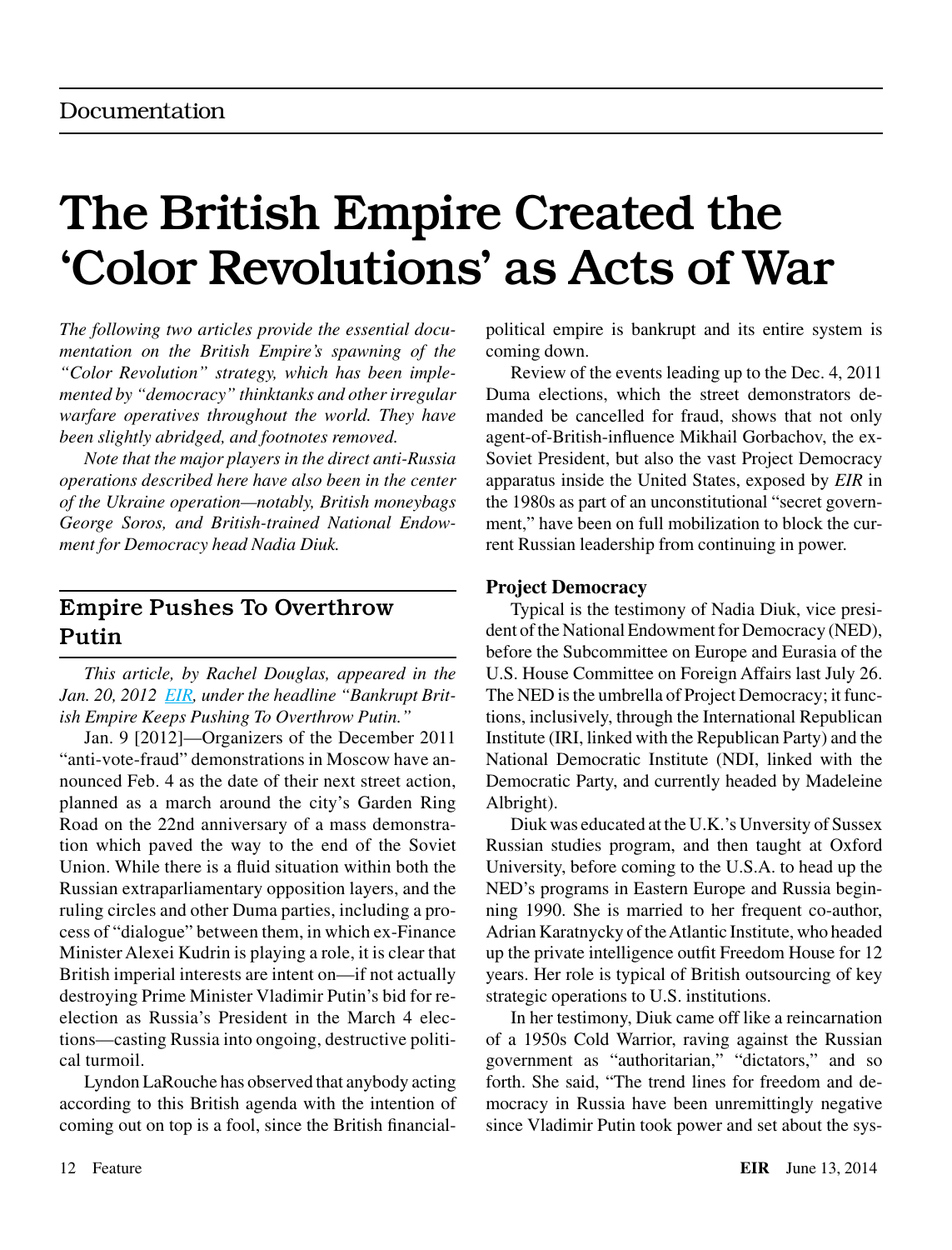

*British imperial interests are intent on destroying Prime Minister Putin's bid for the Presidency, and throwing Russia into deadly political turmoil. Shown: Putin on a visit to the EU in Brussels, Feburary 2011.*

tematic construction of a representation of their interests within the state." She announced at that point that the elections would be illegitimate: "[T]he current regime will likely use the upcoming parliamentary elections in December 2011 and presidential election in March 2012 with the inevitable falsifications and manipulations, to claim the continued legitimacy of its rule."

Diuk expressed renewed hope that the disastrous 2004 Orange Revolution experiment in Ukraine could be replicated in Russia, claiming that "when the protests against authoritarian rule during Ukraine's Orange Revolution brought down the government in 2004, Russian citizens saw a vision across the border of an alternative future for themselves as a Slavic nation." She then detailed what she claimed were the Kremlin's reactions to the events in Ukraine, charging that "the leaders in the Kremlin—always the most creative innovators in the club of authoritarians—have also taken active measures to promote support of the government and undermine the democratic opposition...."

While lauding "the democratic breakthroughs in the Middle East" in 2011, Diuk called on the Congress to "look to [Eastern Europe] as the source of a great wealth of experience on how the enemies of freedom are ever on the alert to assert their dominance, but also how the forces for freedom and democracy will always find a way to push back in a struggle that demands our support."

In September, Diuk chaired an NED event featuring a representative of the NED-funded Levada Center Russian polling organization, who gave an overview of the then-upcoming December 4 Duma election. Also speaking there was Russian liberal politician Vladimir Kara-Murza, who predicted in the nastiest tones that Putin will suffer the fate of President Hosni Mubarak in Egypt. In this same September period, Mikhail Gorbachov, too, was already forecasting voting irregularities and a challenge to Putin's dominance.

The NED, which has an annual budget of \$100 million, sponsors dozens of "civil society" groups in

Russia. Golos, the supposedly independent vote-monitoring group that declared there would be vote fraud even before the elections took place, has received NED money through the NDI since 2000. Golos had a piecework program, paying its observers a set amount of money for each reported voting irregularity. NED grant money has gone to Alexei Navalny—the online anticorruption activist and cult figure of the December demonstrations—since 2006, when he and Maria Gaidar (daughter of the late London-trained shock therapy Prime Minister Yegor Gaidar) launched a youth debating project called "DA!" (meaning "Yes!" or standing for "Democratic Alternative"). Gorbachov's close ally Vladimir Ryzhkov, currently negotiating with Kudrin on terms of a "dialogue between the authorities and the opposition," also received NED grants to his World Movement for Democracy.

Besides George Soros's Open Society Foundations (formerly, Open Society Institute, OSI), the biggest source of funds for this meddling, including funding which was channeled through the NDI and the IRI, is the U.S. Agency for International Development (USAID). Officially, USAID has spent \$2.6 billion on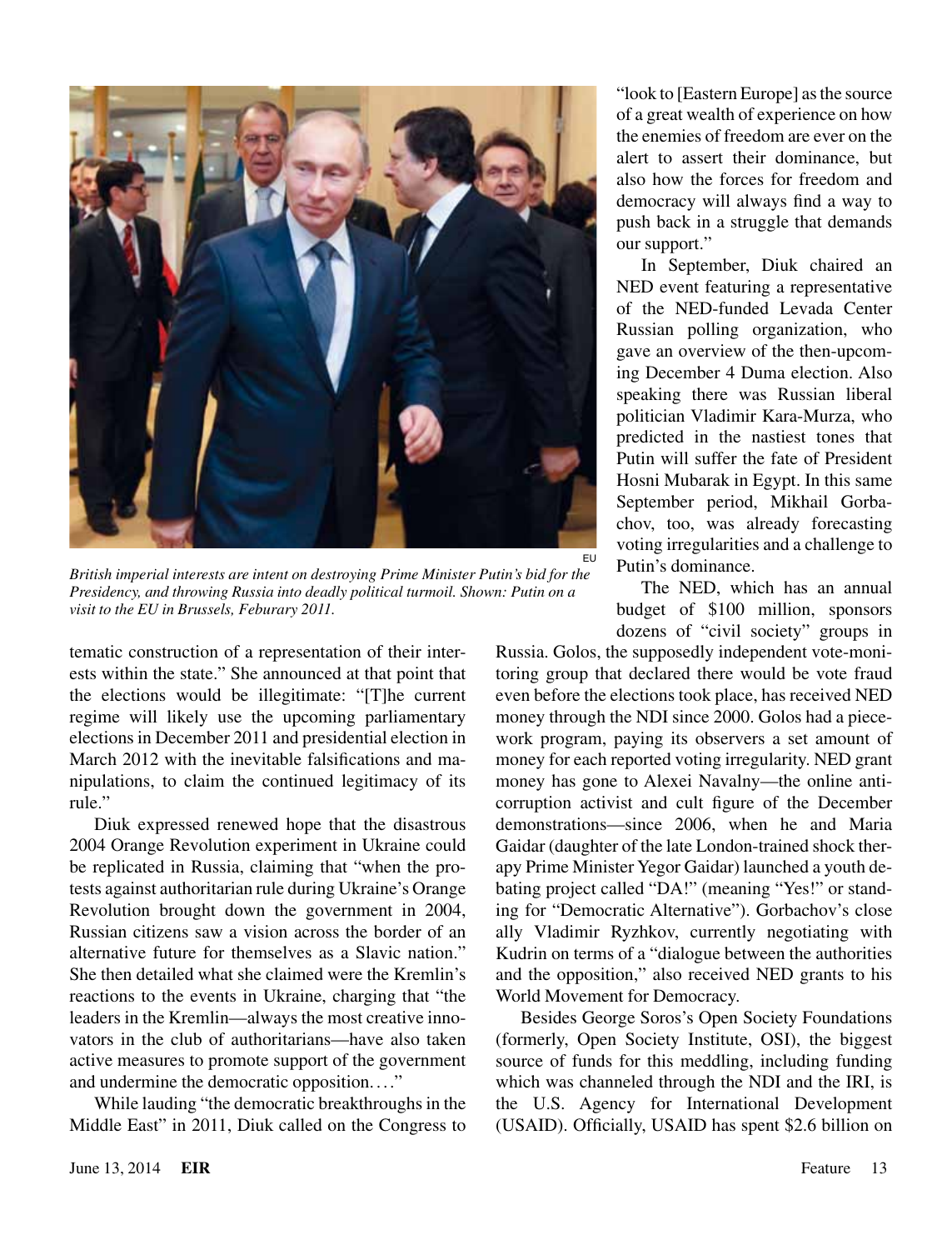programs in Russia since 1992. The current acknowledged level is around \$70 million annually, of which nearly half is for "Governing Justly & Democratically" programs, another 30% for "Information" programs, and only a small fraction for things like combatting HIV and TB. On Dec. 15, Assistant Secretary of State, Bureau of European and Eurasian Affairs Philip Gordon announced that the Obama Administration would seek Congressional approval to step up this funding, with "an initiative to create a new fund to support Russian non-governmental organizations that are committed to a more pluralistic and open society."

#### **Awaiting McFaul**

People from various parts of the political spectrum in Russia see the

impending arrival of Michael McFaul as U.S. Ambassador to Russia as an escalation in Project Democracy efforts to destabilize Russia. McFaul, who has been Barack Obama's National Security Council official for Russia, has been working this beat since the early 1990s, when he represented the NDI in Russia at the end of the Soviet period, and headed its office there.

As a Russia specialist at Stanford's Freeman Spogli Institute for International Studies and Hoover Institution, as well as the Carnegie Endowment, and an array of other Russian studies think tanks, McFaul has stuck closely to the Project Democracy agenda. Financing for his research has come from the NED, the OSI, and the Smith-Richardson Foundation (another notorious agency of financier interests within the U.S. establishment). He was an editor of the 2006 book *Revolution in Orange: The Origins of Ukraine's Democratic Breakthrough*, containing chapters by Diuk and Karatnycky.

In his own contribution to a 2010 book titled *After Putin's Russia*, McFaul hailed the 2004 Orange Revolution in Ukraine—which was notoriously funded and manipulated from abroad—as a triumph of "people's political power from below to resist and eventually overturn a fraudulent election."



*The British-educated Nadia Diuk is vice president of the National Endowment for Democracy, from which perch she has spread "Cold War" venom against Putin and the Russian government.*

Before coming to the NSC, one of McFaul's many positions at Stanford was co-director of the Iran Democracy Project. He has also been active in such projects as the British Henry Jackson Society which is active in the drive to overthrow the government of Syria.

#### **The Internet Dimension**

The December 2011 street demonstrations in Moscow were organized largely online. Participation rose from a few hundred on Dec. 5, the day after the election, to an estimated 20,000 people on Bolotnaya Square Dec. 10, and somewhere in the wide range of 30,000 to 120,000 on Academician Sakharov Prospect Dec. 24.

Headlong expansion of Internet access and online social networking over the past three to five years has opened up a new dimension of political-

cultural warfare in Russia. An *EIR* investigation finds that British intelligence agencies involved in the current attempts to destabilize Russia and, in their maximum version, overthrow Putin, have been working intensively to profile online activity in Russia and find ways to expand and exploit it. Some of these projects are outsourced to think tanks in the U.S.A. and Canada, but their center is Cambridge University in the U.K. the heart of the British Empire, home of Bertrand Russell's systems analysis and related ventures of the Cambridge Apostles.

The scope of the projects goes beyond profiling, as can be seen in the Cambridge-centered network's interaction with Russian anti-corruption crusader Alexei Navalny, a central figure in the December protest rallies.

While George Soros and his OSI prioritized building Internet access in the former Soviet Union starting two decades ago, as recently as in 2008 British cyberspace specialists were complaining that the Internet was not yet efficient for political purposes in Russia. Oxford University's Reuters Institute for the Study of Journalism produced a Soros-funded report in 2008, titled "The Web that Failed: How opposition politics and independent initiatives are failing on the Internet in Russia." . ..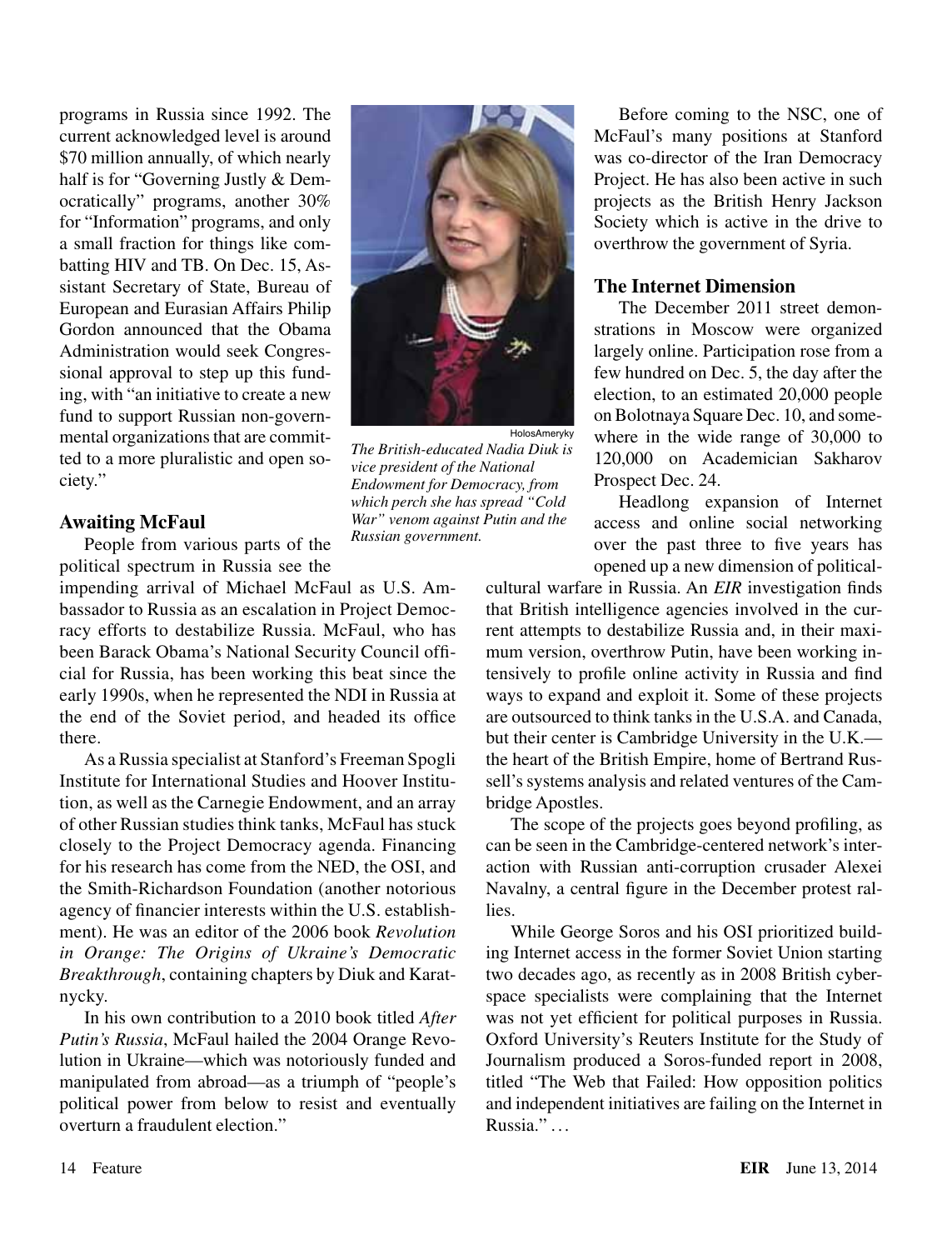

White House/Pete Souza *The impending arrival in Moscow of Michael McFaul (shown here with his boss in the Oval Office), as U.S. Ambassador to Russia, is seen by many there as an escalation of Project Democracy efforts to destabilize the country.*

#### **The Cambridge Security Programme**

Two top profilers of the Runet are Ronald Deibert and Rafal Rohozinski, who assessed its status in their essay "Control and Subversion in Russian Cyberspace." At the University of Toronto, Deibert is a colleague of Barry Wellman, co-founder of the International Network of Social Network Analysis (INSNA). Rohozinski is a cyber-warfare specialist who ran the Advanced Network Research Group of the Cambridge Security Programme (CSP) at Cambridge University in 2002-07. Nominally ending its work, the CSP handed off its projects to an array of organizations in the Open-Net Initiative (ONI), including Rohozinski's SecDev Group consulting firm, which issues the *Information Warfare Monitor*.

The ONI, formally dedicated to mapping and circumventing Internet surveillance and filtering by governments, is a joint project of Cambridge (Rohozinski), the Oxford Internet Institute, the Berkman Center for Internet and Society at Harvard Law School, and the University of Toronto.

Deibert and Rohozinski noted that the Runet grew five times faster than the next fastest growing Internet region, the Middle East, in 2000-08. They cited official estimates that 38 million Russians were going online as of 2010, of whom 60 had broadband access from home; the forecast number of Russia-based Runet users by 2012 was 80 million, out of a population of 140 million. Qualitatively, the ONI authors welcomed what they called "the rise of the Internet to the center of Russian culture and politics." On the political side, they asserted that "the Internet has eclipsed all the mass media in terms of its reach, readership, and especially in the degree of free speech and opportunity to mobilize that it provides."

This notion of an Internet-savvy core of the population becoming the focal point of Russian society is now being hyped by those who want to push the December demonstrations into a full-scale political crisis. Such writers call this segment of the population "the creative class," or "the active creative minority," which can override an inert majority of the population. The Dec. 30 issue of *Vedomosti*, a financial daily co-owned by the *Financial Times* of London, featured an article by sociologist Natalya Zubarevich, which was then publicized in "Window on Eurasia" by Paul Goble, a State Department veteran who has concentrated for decades on the potential for Russia to split along ethnic or other lines.

Zubarevich proposed that the 31% of the Russian population living in the 14 largest cities, of which 9 have undergone "post-industrial transformation," constitute a special, influential class, as against the inhabitants of rural areas (38%) and mid-sized industrial cities with an uncertain future (25%). Goble defined the big-city population as a target: "It is in this Russia that the 35 million domestic users of the Internet and those who want a more open society are concentrated." . . .

[The article concludes with an extensive profile of Alexei Navalny, one of the leading NED operatives at the time. Footnotes are available in the version on www. larouchepub.com.]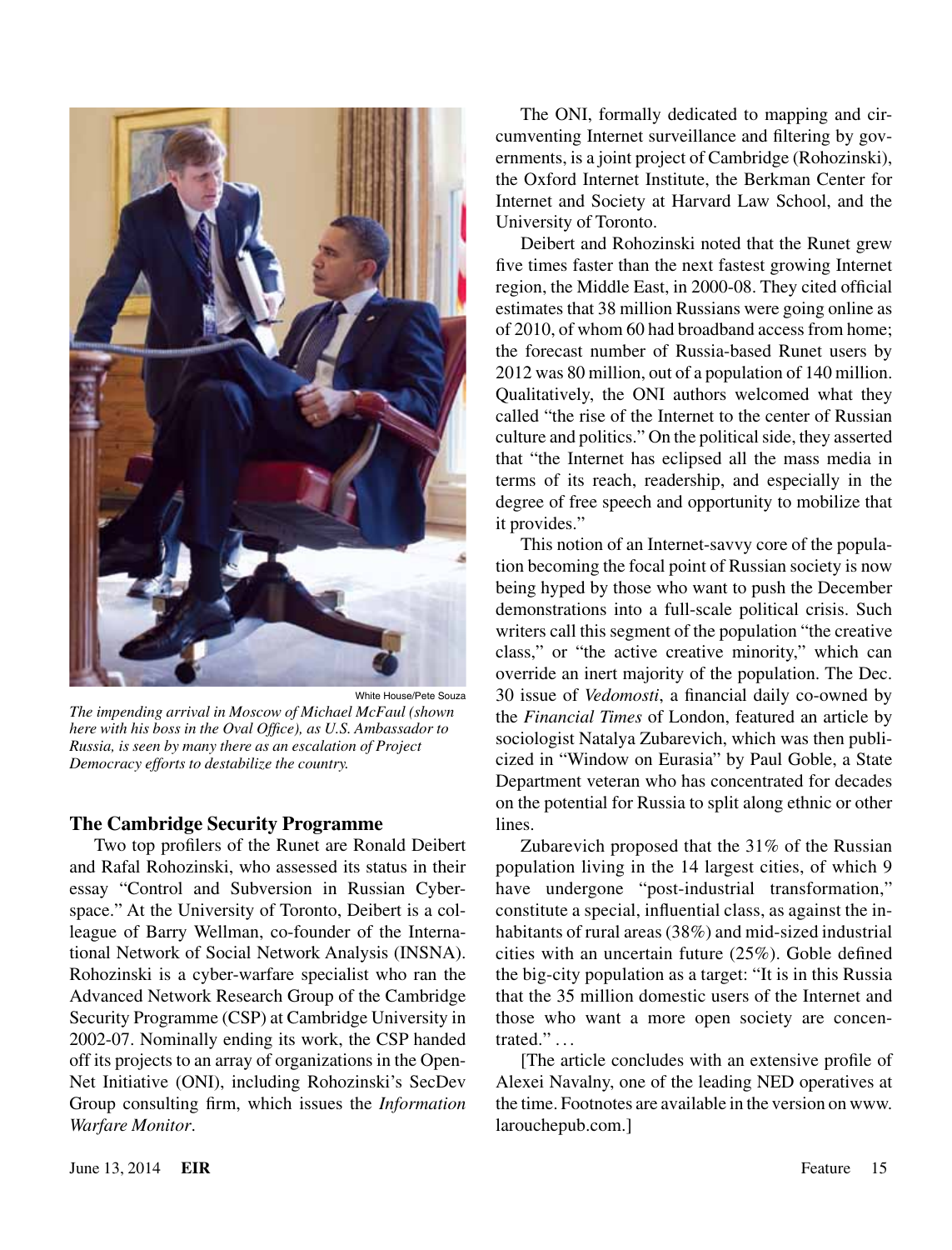## Destabilizing Russia: Michael McFaul

*The following article, by Rachel Douglas, run in the Feb. 3, 2012 [EIR](http://www.larouchepub.com/eiw/public/2012/eirv39n05-20120203/51-64_3905.pdf), under the headline "Destabilizing Russia: The 'Democracy' Agenda of McFaul & His Oxford Masters."*

Jan. 22 [2012]—Two centuries ago, Russia and the young United States entered the dread year of 1812, each in peril of annihilation. We Americans were about to be assaulted along our East Coast by the British, who would seize and burn Washington, D.C., while the Anglo-Venetian creature Napoleon marched on Moscow. At that time, our ambassador at St. Petersburg was a universal thinker, an astronomer, a rhetorician, one of our outstanding statesmen and future greatest Presidents, John Quincy Adams. In Count Nikolai Rumyantsev, the commerce minister, foreign minister, and chancellor to His Imperial Majesty Alexander I of Russia, Adams, during his 1809-14 posting, found an interlocutor of likewise broad interests, and a crucial shared one: awareness of the British Empire as the common enemy of the United States and Russia.

Today we are all the more in need of such a high quality of diplomatic representation, as the financial powers and geostrategists of the collapsing Trans-Atlantic system, descended from that same British Empire of 200 years ago, threaten to plunge the world into a dark age of depopulation and war—a thermonuclear war that would wipe out civilization.

Instead, Barack Obama this month sent to Moscow as the new U.S. ambassador, one Michael McFaul, who has pursued a narrow ideological agenda throughout his career. It is not an American agenda, but a British one: the cynical cultivation of "democratic" movements for geopolitical purposes, all the way up to and including the overthrow of governments deemed uncooperative with recent decades' globalization agenda. That has been the design of Project Democracy from its outset in the 1970s-1980s. The Oxford background of leading figures like McFaul and National Endowment for Democracy (NED) vice president Nadia Diuk dramatizes the British connection, while they themselves openly state what it is they are up to.

McFaul told Slon.ru in a June 2011 interview: "Most Russia-watchers are diplomats, or specialists on security and arms control. Or Russian culture. I am neither. I can't recite Pushkin by heart. *I am a specialist in democracy, anti-dictatorial movements, and revolutions"*  (emphasis added).

It is truly difficult to study Russian without learning by memory at least something from Alexander Pushkin, Russia's national poet, and only somebody obsessed with a higher priority would make such an omission and then brag about it. McFaul indeed had adopted a higher priority than mastering Russian culture and politics, or Soviet history. He spelled it out in a December 2004 op-ed in the *Washington Post.* "Did Americans meddle in the internal affairs of Ukraine?" asked McFaul, talking about the events of that month, when street demonstrations in Kiev forced the rerun of a Presidential election, resulting in a different outcome—the so-called Orange Revolution. "Yes," he answered to his own question. "The American agents of influence would prefer different language to describe their activities—democratic assistance, democracy promotion, civil society support, etc.—but their work, however labeled, seeks to influence political change in Ukraine."

McFaul enumerated the funding for the Orange Revolution from U.S. government sources, government-funded NGOs, and George Soros's Open Society Institute (OSI), an account he later expanded in more detail in the 2006 book, *Revolution in Orange: The Origins of Ukraine's Democratic Breakthrough.* But he also demurred: "Did American money bring about the Orange Revolution? Absolutely not." According to McFaul, the cumulative billions of dollars spent on "democracy promotion" merely assists a process which is moving ahead of its own accord: "The combination of a weak, divided and corrupt *ancien regime* and a united, mobilized and highly motivated opposition produced Ukraine's democratic breakthrough. ... Democracy promotion groups do not have a recipe for revolution. If the domestic conditions aren't ripe, there will be no democratic breakthrough, no matter how crafted the technical assistance or how strategically invested the small grants."

 Any review of the NED or U.S. Agency for International Development (USAID) grant lists for Russia, for example, will reveal how very strategically crafted the funding is.

McFaul wrote, "Does this kind of intervention violate international norms? *Not anymore. There was a time when championing state sovereignty was a progressive idea,* since the advance of statehood helped destroy empires. But today those who revere the sover-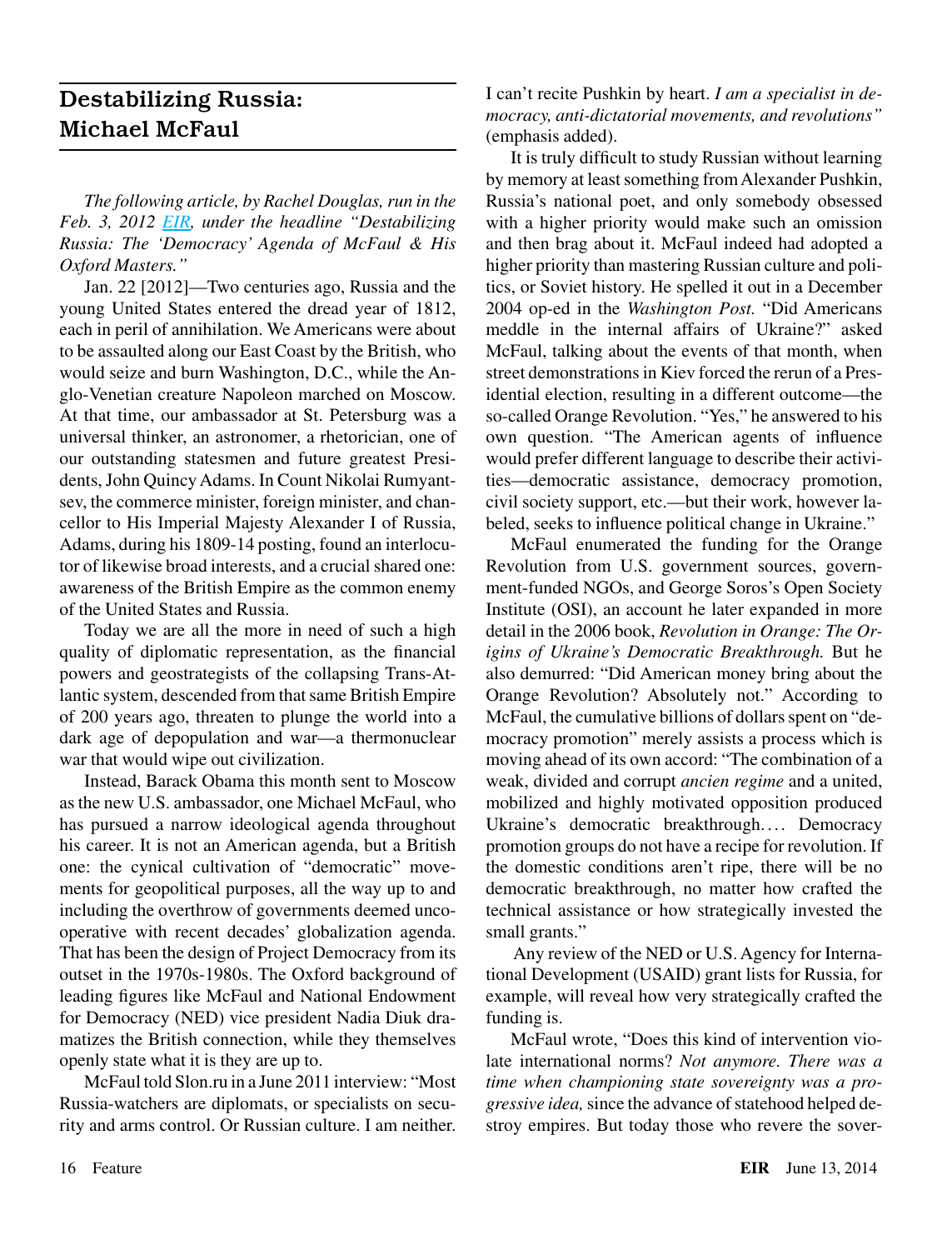

*President Obama's new ambassador to Russia, Rhodes scholar Michael McFaul (left), is promoting the British agenda: regime change, through cultivation of "democratic" movements. Above: an anti-government protest in St. Petersburg in December 2011.*

eignty of the state above all else often do so to preserve autocracy, while those who champion the sovereignty of the people are the new progressives" (emphasis added).

It's hard to say whether that formulation of the British doctrine of liberal imperialism contains more sophistry, or hypocrisy. Nation-states are to be smashed in the name of "the people," while the same people, as well as their nations as a whole, are brought under the tyranny of the still-existing, albeit bankrupt, British Empire: the empire of globalized finance, and the "empire of the mind"—the rock-drug-sex-digital counterculture. The Empire which campaigns for reducing Earth's population from 7 billion to no more than 1 billion humans.

A veteran Russian human rights activist highlighted McFaul's hypocrisy, in a question during Lyndon La-Rouche's Jan. 18 State of the Union webcast (*EIR*, Jan. 27, 2012, p. 20). "I know people who were told by McFaul personally," he reported, "that when he came to the Soviet Union in the late 1980s and early 1990s on various 'democratization' projects, he was never interested in achieving 'democracy' as such, but rather in collapsing the Soviet Union. On Monday [Jan. 16], McFaul presented his credentials. On Tuesday, he met with representatives of the liberal opposition to the Kremlin. ... Has Michael McFaul been sent here with the same intention of breaking up Russia, as he had toward the Soviet Union over 20 years ago?"

After McFaul's hosting of some of the December 2011 street protest leaders at the U.S. Embassy, Russian state-owned TV commentators sharply criticized his behavior openly asking if the new ambassador had come with a mission to "dismantle the existing regime" in Russia. In a Jan. 20 interview with the government daily *Rossiyskaya Gazeta*, former Foreign Minister Igor Ivanov joined these commentators in chastising McFaul for violations of diplomatic custom and protocol.

In this installment of our dossier on the current British-driven campaign against Russia, and Prime Minister Vladimir Putin in particular, we shall look at the British roots of McFaul's agenda, particularly of Project Democracy's so-called color revolutions, and discover that these allegedly non-violent projects are a form of irregular warfare.

#### **Democracy Promotion**

From the time of the ruination of Greece in the Peloponnesian War of the 5th Century B.C., democratic parties again and again have served as tools of imperial factions. The manipulation of a popular movement, whose members fail to grasp who is using them, and to what ends, is an ancient skill, honed by every empire since Babylon.

Regarding contemporary "democracy promotion," it is essential to keep in mind that all the institutions of Project Democracy, since the establishment of the NED in 1983, belong to the post-Aug. 15, 1971 world (though their roots reach farther back). The floating-exchangerate system, installed then by President Richard Nixon at the behest of his Director of the Office of Management and Budget George Shultz, opened the gates to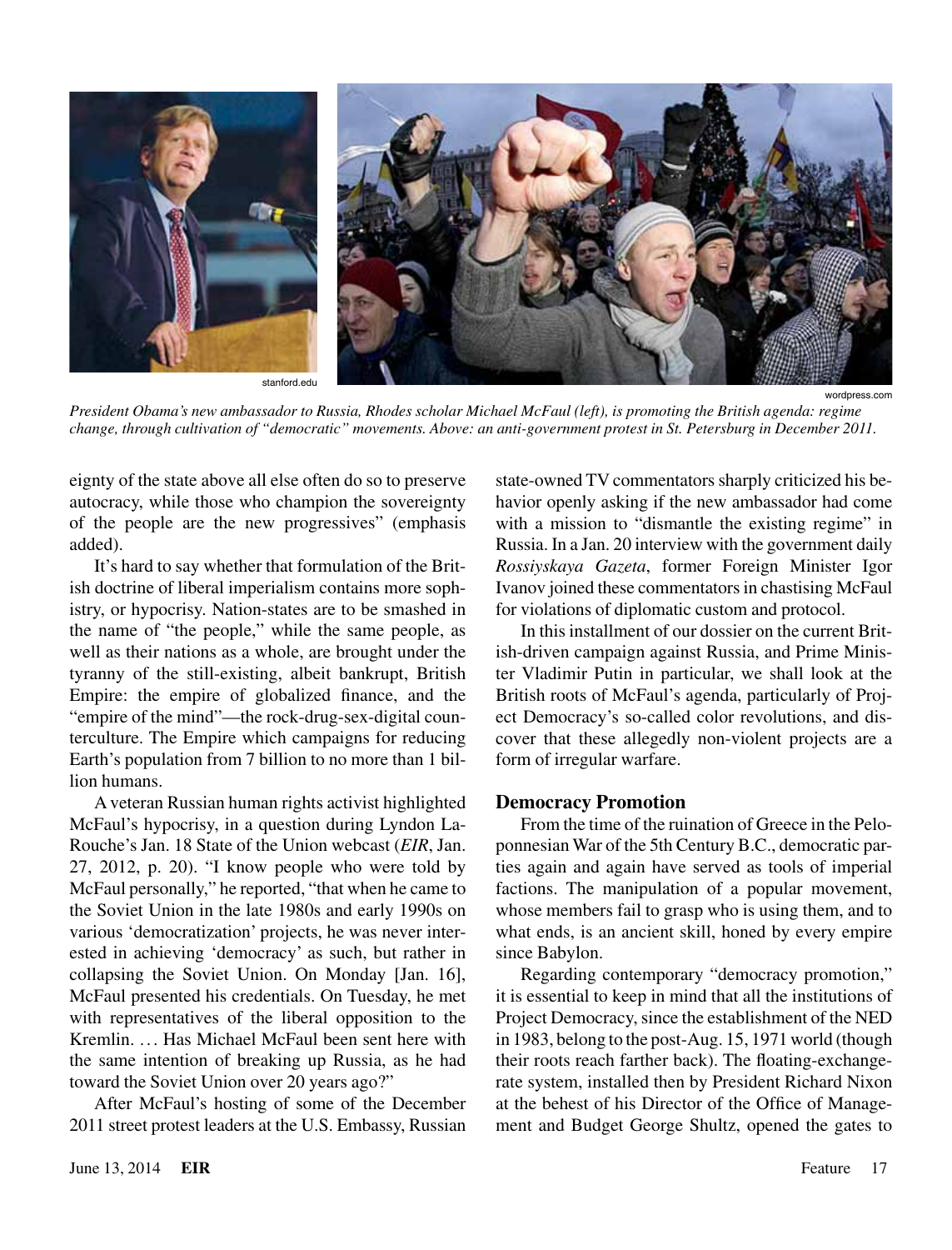globalization: a world in which financial activity, decoupled from the real economy, but demanding to be serviced by it, would balloon to unprecedented dimensions before collapsing.

Under globalization, the populations of most countries figure as pools of cheap labor, at best; at worst, they are part of what Prince Philip and lower-level ideologues consider to be the 6 billion excess people on the planet. National leaders who stand in the way of the imperial agenda, or who are powerful enough to threaten to do so, are subject to attack. Through Project Democracy, "antidictatorial movements" have been cultivated and used as weapons for this purpose.



EIRNS/Stuart Lewis

*The biggest private financier of "democracy" movements is the London-Wall Street moneybags George Soros. By the late 1990s, his foundations were pumping \$400 million annually into "civil society" programs in East-Central Europe.*

No wonder the same

George Shultz is credited by McFaul with pioneering the approach that he, McFaul, takes today: "American diplomats must practice dual track diplomacy of the sort practiced by Shultz in dealing with the Soviet Union: engaging autocratic leaders in charge of the state and democratic leaders in society in parallel and at the same time."

And no wonder the biggest private financier of democracy promotion is the London-Wall Street financial kingpin George Soros. By the late 1990s, Soros's OSI was pumping \$400 million annually into "civil society" programs in East-Central Europe. In the very same period, wagers by hedge-fund operator Soros against national currencies in Asia were notorious as a trigger of the 1997-98 phase of the global financial crisis, culminating in Russia's being forced into default in August 1998. The close ties of Soros with the London Rothschild banking interests date from their sponsorship of his career in post-war Britain, while the Rothschilds and their Inter-Alpha Group—the largest financial combine in the world—have never abandoned the intention of gaining control over Russia's vast assets. In the current generation, Nat Rothschild has made no secret of his drive to build a presence in Russia, both

through his JNR Ltd. investment company and Russia-oriented raw materials ventures like Vallar Plc., and by cultivating post-Soviet "oligarchs" like Oleg Derispaska.

#### **Cambridge and Oxford: Brain Trust for the Empire**

For sheer quantity of patronage, you can't beat Soros, the NED, and USAID. For the guiding principles of "democracy promotion," however, you have to go to Oxford.

Leading acolytes of Project Democracy did so, literally. McFaul was a Rhodes scholar at Oxford. U.S. Permanent Representative at the United Nations Susan Rice was a Rhodes scholar at Oxford. Nadia Diuk, the NED vice president who talks about Russia's current leaders strictly as "authoritarians" to be ousted,

taught at Oxford before assuming her duties in the U.S.A.

Two Oxford professors, Sir Adam Roberts and Timothy Garton Ash, have conducted a project called Civil Resistance and Power Politics since 2006. Its goals, as related to regime change in the world today, are better understood by first knowing about the centuries-long role of the Universities of Cambridge and Oxford as two wings of a brain trust, managing the British Empire.

British redcoats and gunboats were the overt instruments of imperial rule in the 18th and 19th centuries, but the Cambridge and Oxford dons were always developing its stratagems. These universities served as the monasteries of an imperial priesthood; well into the second half of the 19th Century, the "dons" even had to be members of clerical orders who had taken vows of celibacy. Today, when the British Empire operates through control over international finance and through cultural warfare, or the "empire of the mind," the role of Cambridge and Oxford is as important as ever.

Over the centuries, a rough division of labor has functioned between the two universities: Cambridge, as the center of the British cult of mathematics, has run the deeper intellectual schemes, such as James Clerk Max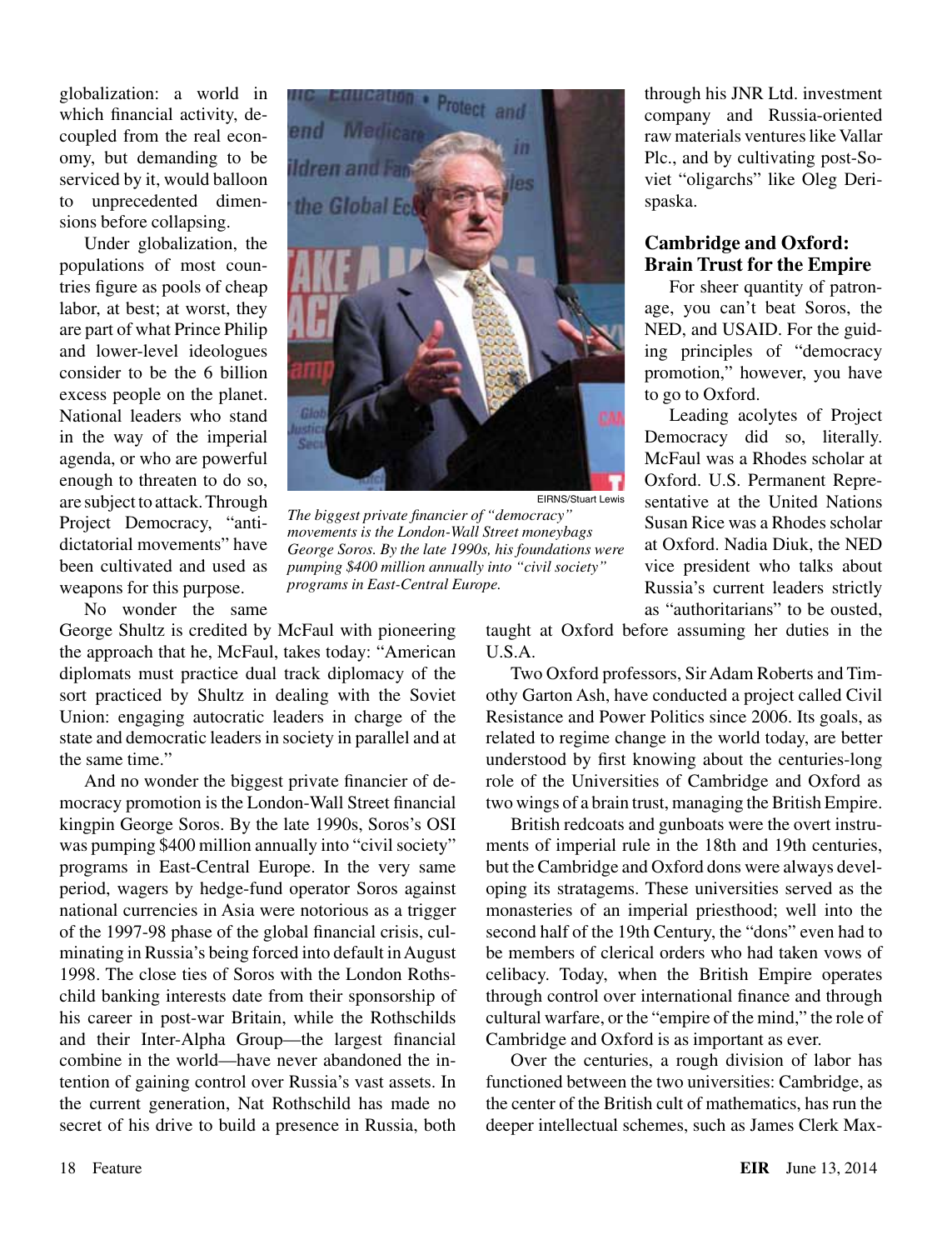well's subversion of the physical science breakthroughs of Gauss, Riemann, and Ampère in the mid-19th Century. During the past 60 years, Cambridge has sat at the center of the creation of computers, the cult of cybernetics and systems analysis, postwar "mathematical economics," and an array of information-age brainwashing typified by Facebook, Twitter, and the Internet in general. Oxford has been more of the hands-on colonial administrator, especially through persons awarded Oxford degrees in Politics, Philosophy, and Economics (PPE). During the 20th Century, the Cambridge-based Lord Bertrand Russell, identified by LaRouche as the most evil man of his age, was a pivotal figure in both types of project.

Oxford became a staging ground for the far-flung imperial plans of Cecil Rhodes (1853-1902), including the Round Table organization whose creation he inspired. Formally headed by Lord Alfred Milner (1854- 1925), the Round Table was a British Crown project to carry the Empire's worldwide lines of influence well into the 20th century, until after World War I.

Alongside Milner, the active leaders of the Round Table club included royal family intimate Lord Esher (Reginald Balliol Brett, 1852-1930), who was the Constable and Governor of Windsor Castle and strategic advisor to Queen Victoria, King Edward VII, and King George V; and William T. Stead, the journalist and intelligence operative who wrote that it was so important to recapture control over Britain's former North American colonies, after Abraham Lincoln's victory over the British-backed Confederacy in the Civil War, that it would be worth it to allow the seat of British power to reside—at least in part—in the U.S.A. The point was to cultivate subtle forms of indirect rule, a tradition continued in Oxford's promotion of "democratic" and "people power" revolutions today.

Stead and Lord Nathan "Natty" Rothschild were Rhodes' designated heirs in the Round Table. In 1902, Rhodes had established the Rhodes scholarships at Oxford, to educate an elite of scholars and statesmen from the colonies (later the Commonwealth) and, especially, the United States. Lord Rothschild looked after the financial side of the Rhodes scholarships.

Not every Rhodes scholar becomes an agent of British influence, as the experience of Bill Clinton demonstrates. But most of those working in PPE fields swallow British foreign policy methods hook, line, and sinker. The outstanding example in our day is now-UN Ambassador Susan Rice, whose 1990 Oxford doctoral dissertation lauding the British Commonwealth Initiative in Zimbabwe received the Chatham House (Royal Institute of International Affairs, RIIA)-British International Studies Association prize as the best international relations thesis written in the U.K. that year.

#### **The Oxford 'Civil Resistance' Project**

A mentor of Rice at Oxford was Sir Adam Roberts (b. 1940), co-chairman of the Oxford project on Civil Resistance and Power Politics (CR & PP). Famous as a proponent of liberal internationalism, Roberts is bringing out a book titled *Liberal International Order* in the Spring of 2012. Advocates of liberal internationalism, also called liberal interventionism, or liberal imperialism, trace the doctrine to the continental operations of Lord Palmerston in the 19th Century, as exemplifying interventions by self-identified "liberal" states in the affairs of others on behalf of liberal values.

Roberts's crony Timothy Garton Ash, in a 2008 commentary denouncing Russia for its clash with Georgia after the latter's attack on Russian peacekeepers in South Ossetia, dubbed himself and co-thinkers "FLIO," for "friends of liberal international order." In a 2007 column in *The Guardian*, Garton Ash reported on his interview with outgoing British Prime Minister Tony Blair: "Sitting in the Downing Street garden, I ask him what is the essence of Blairism in foreign policy. 'Liberal interventionism."

Roberts' other major ongoing project is the Oxford University Programme on the Changing Character of War. As we shall see, the leading Oxford specialists in democracy promotion, non-violent action, and civil society view their efforts in military-strategic terms—lawfully enough, for a top British policy-shaper like Roberts. After retiring from teaching at Oxford, where he had been at the Centre for International Studies in the Department of Politics and International Relations, Roberts, in 2009, became President of the British Academy, the government-funded U.K. National Academy for the Humanities and Social Sciences. This top establishment body, which today has 900 active fellows, received its Royal Charter in 1902 for the promotion of British intellectual influence worldwide. Roberts is also a member of the U.K. Defence Academy Advisory Board and the national Council for Science and Technology, and has been appointed Knight Commander of the Order of St. Michael and St. George by the Queen, for "services to the study and practice of international relations."

His younger colleague Garton Ash, as one of Britain's most prolific writers on contemporary European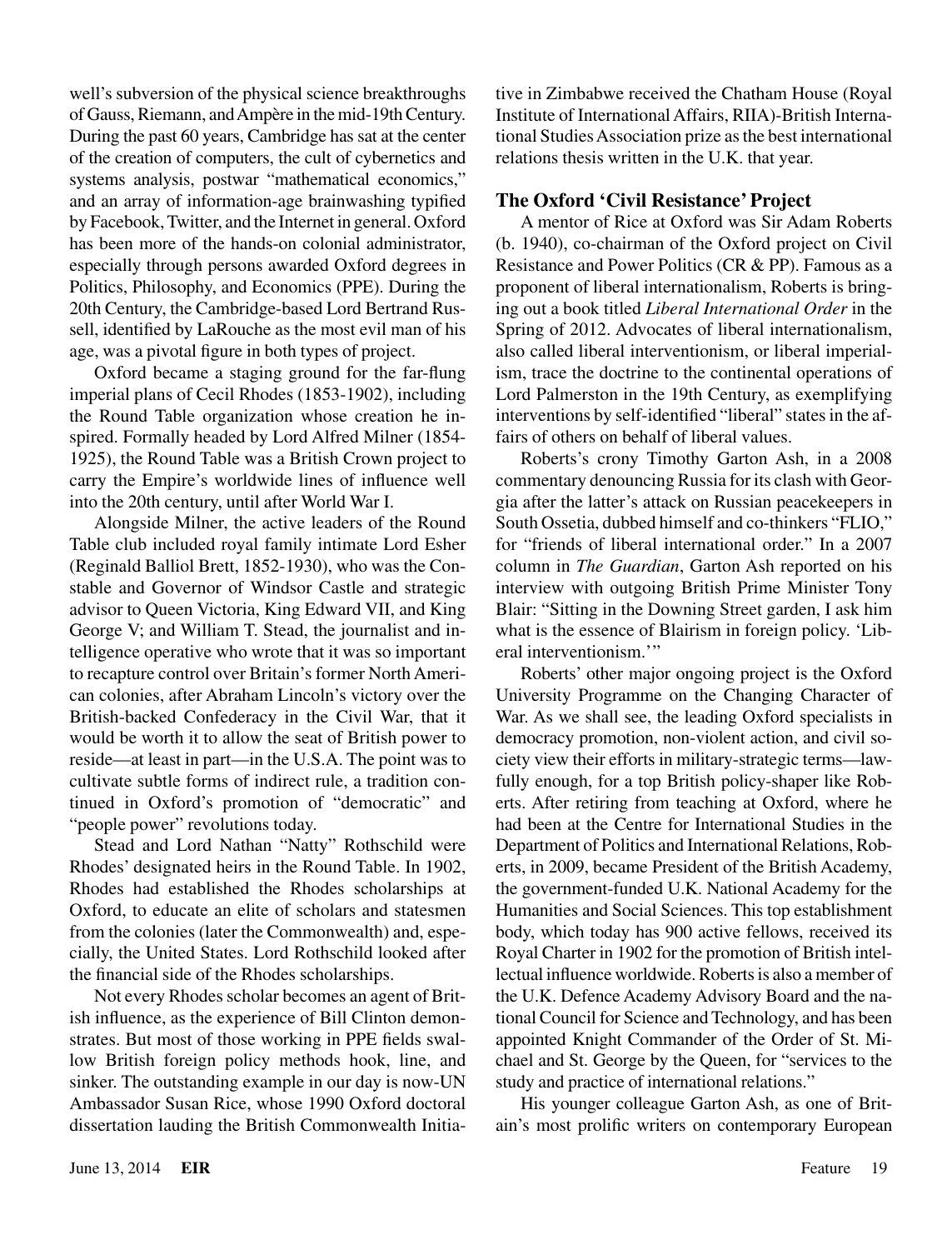

*Among the Oxonians groomed as agents of British influence in the U.S.A. is UN Ambassador Susan Rice (Rhodes scholar). Sir Adam Roberts (right) was her mentor at Oxford; Timothy Garton Ash (below) is Roberts' crony at* 



history, has been named to "most influential intellectuals" lists by *Time* magazine and the British journals *Prospect* and *Foreign Policy*. Most of what he churns out is related to East-Central Europe and Germany. At the height of the British elites' "Fourth Reich" campaign against



Wikimedia Commons

German reunification in the Summer of 1990, just months after the genuine, peaceful revolution that had brought down the Berlin Wall, Garton Ash was one of a handful of academic consultants who met with Prime Minister Margaret Thatcher at her Chequers residence to share their "reservations concerning Germany, [which] had not only to do with the Hitler era, but referred to the period before, the whole era after Bismarck."

In 2006, Roberts and Garton Ash announced themselves as the "principal investigators" for the already mentioned Oxford "interdisciplinary research project on Civil Resistance and Power Politics: Domestic and International Dimensions." They held the project's major international conference at St. Antony's College, Oxford, in March 2007. Its proceedings were published in 2009 as a book titled *Civil Resistance and Power Politics: The Experience of Non-violent Action from Gandhi to the Present.* The paperback edition came out in 2011 from Oxford University Press, "with a new foreword on the Arab Spring."

In October 2011, according to a promotional release from the Oxford Centre for International Studies, meet-

ings to launch the paperback were held at Oxford, the British Academy, the Columbia University Law School, and the Carr Center at Harvard University, "all with a focus on the Arab Spring." Two years earlier, the U.S. venues for the hardcover book launch also included Stanford University.

The Oxford CR & PP organizers declared that they had evaluated "the nature and significance of civil (i.e., non-violent)

resistance, especially, though not exclusively, in the period from the 1960s up to the Arab Spring from December 2010 onwards." At the time of the 2007 conference, flushed with excitement about the Orange Revolution in Ukraine two years earlier, they had presented case studies including the overthrow of President Ferdinand Marcos of the Philippines in 1986, and the sequence of regime changes in Eastern Europe and the former Soviet Union, from Serbia in 2000, through Georgia's Rose Revolution of 2003, and then Ukraine.

A review of the resulting book, published in the

RIIA's *International Affairs* magazine in 2010, described Roberts's attitude toward the movements he studies as "sympathetic through critical." "The book rejects the often repeated charge of western orchestration," the review noted, "[h]owever, the protesters received substantial funding and technical advice from abroad—for example, on how to use the media and how to organize effective peaceful demonstrations." In reality, the project's recommended questions for the case studies reveal an effort to fine-tune the techniques of outside intervention:

"3. Has civil resistance demonstrated a particular value as one instrument (alongside other instruments such as external election monitors) for challenging fraudulent election processes and ensuring a free and fair outcome?

"4. Can an international legal/normative regime provide a favorable background for civil resistance?

"5. To what extent did the non-violent movement succeed in undermining, or threatening to undermine, the adversary's sources of power and legitimacy (military, economic, psychological, organizational)?. ..

"7. What has been the role of external actors of all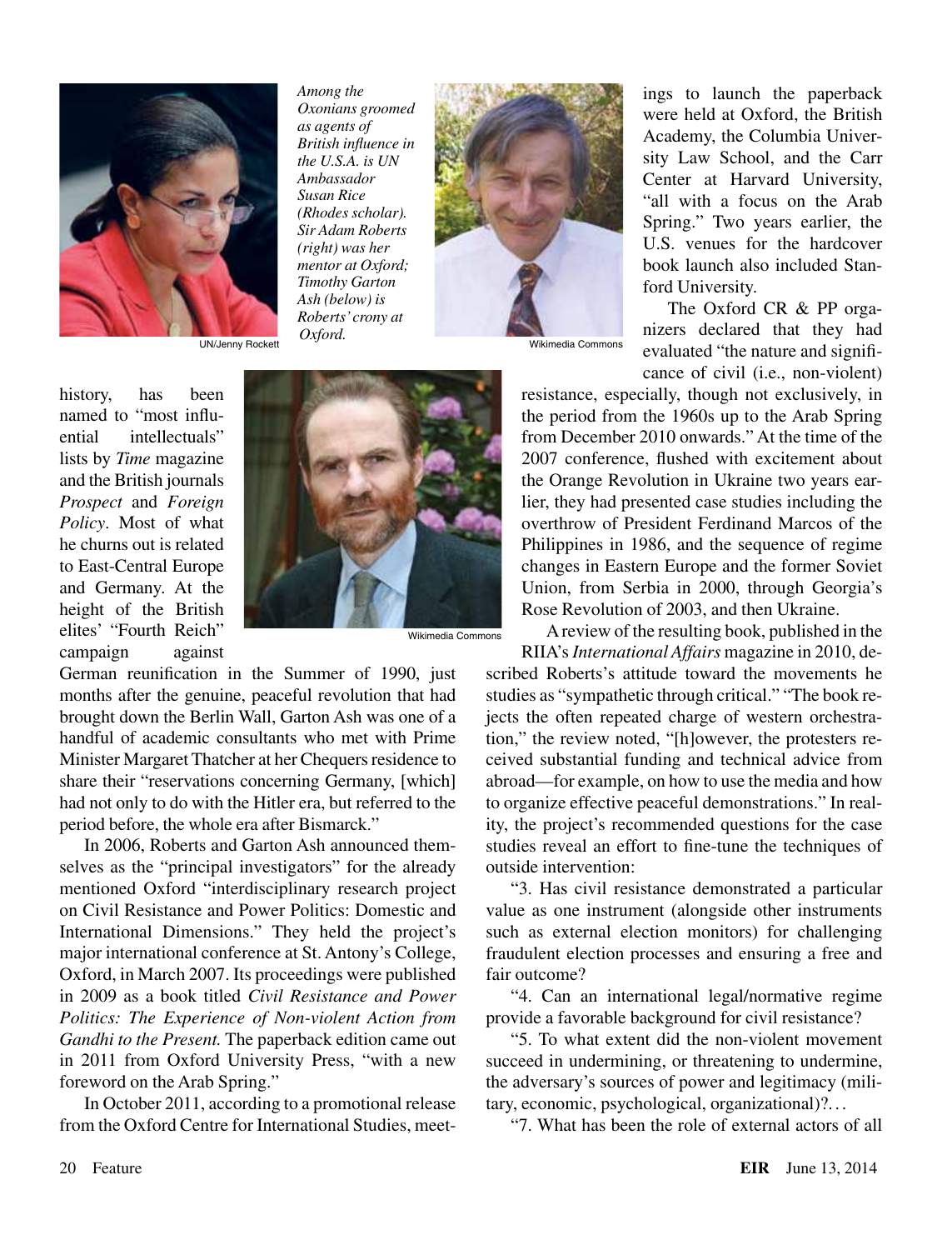kinds (government, quasi-non-governmental organizations, NGOs, diasporas) in assisting or attempting to assist or influence civil resistance? Have international economic sanctions and/or external military interventions proved useful to civil resistance movements?...

"9. How has the development of technologies, especially information technology (e.g., email, internet, social media), affected the capacities of civil resistance?

"10. Was there any implicit or explicit threat of a future use of force or violence to carry forward the nonviolent movement's cause if the movement did not achieve a degree of success, or if extreme repression was used against it?...

"12. In cases where outside governments or organizations supported the movement, did they understand and respect the reasons for avoiding the use of force or violence? Should rules (possibly in the form of a draft code of conduct) be established regarding the character and extent of such support?

"13. Was civil resistance in one country instigated or assisted by another state as a mere instrument for pursuing its own ends or embarrassing an adversary? If accusations of this kind were made, did they have any credibility?"

At the 2007 conference, Roberts chaired a session on "Civil Resistance and the Roles of External Actors." One of his panelists was Michael McFaul, who had done Africa studies at Oxford as a Rhodes scholar, but by this time, was a senior fellow at Stanford's Hoover Institution of War, Revolution and Peace, specializing on Russia.

#### **The Gene Sharp Playbook**

The Oxford CR & PP project's website recommends just a handful of "selected websites on civil resistance," including the British openDemocracy.net and the International Center on Nonviolent Conflict (ICNC) of Washington, D.C. At the top of this short list is the Albert Einstein Institution (AEI), located in East Boston, Mass. Its founder and senior scholar, Gene Sharp, gave the main paper on yet another panel chaired by Roberts at the 2007 Oxford CR & PP conference: "The Politics of Nonviolent Action and the Spread of Ideas about Civil Resistance." Sharp (b. 1928) is a product of the same Oxford establishment as McFaul, but a generation earlier.

In the wake of the Ukrainian events of 2004-05, exposes published by *EIR* and others made Gene Sharp a household word in Russia as the author of the "color revolutions." Longtime Kremlin deputy chief of staff Vladislav Surkov, just before stepping aside from that post in December 2011, named Sharp in an *Izvestia* interview about the Moscow demonstrations: "There is absolutely no doubt that some people want to convert the protest into a color revolution," Surkov wrote. "They are acting literally according to Sharp's books and the latest revolutionary method guides. So literally, that it's even tedious." During a recent raucous debate on the Russian state TV program "The Historical Process," over whether the Moscow street actions would lead to something like the February 1917 Russian Revolution (the overthrow of Tsar Nicholas II), co-host Sergei Kurginyan displayed huge visual images of Sharp hunched over a desk in his basement home office, and of McFaul.

The playbooks in question are Sharp's three-volume *The Politics of Nonviolent Action* (1973), based on his 1968 Oxford doctoral dissertation, and *From Dictatorship to Democracy: A Conceptual Framework for Liberation* (1993). His writings, especially the latter, have been translated into over 40 languages. Sharp boiled down the techniques of what he calls "PD" (for "political defiance") to a list 198 tactics, ranging from boycotts to symbolism using "Display of symbolic Colors," "Protest disrobings," "Symbolic lights," "Paint as protest," "Rude gestures," and so forth. His recommendations also include sophisticated political targetting, as a Tahrir Square activist said last year in Egypt: "One of the main points which we used was Sharp's idea of identifying a regime's pillars of support. If we could build a relationship with the army, Mubarak's biggest pillar of support, to get them on our side, then we knew he would quickly be finished."

Like his friends at Oxford, Sharp employs the nasty sleight-of-hand of lumping together truly heroic struggles, like those of Mahatma Gandhi against British rule in India, or Martin Luther King in the U.S. civil rights movement, with the synthetic movements targetted against specific leaders by the modern-day British Empire, employing Sharp's formulas, plus backing from Soros and/or the NED. Sharp doesn't distinguish: In his writings, they are all movements against "various dictatorships." Instead of powerful metaphors like Gandhi's homespun garments and spinning wheel (denoting real economic independence of the British, as well as simplicity in daily life), there are arbitrary colors chosen according to advertising criteria, as in "viral marketing."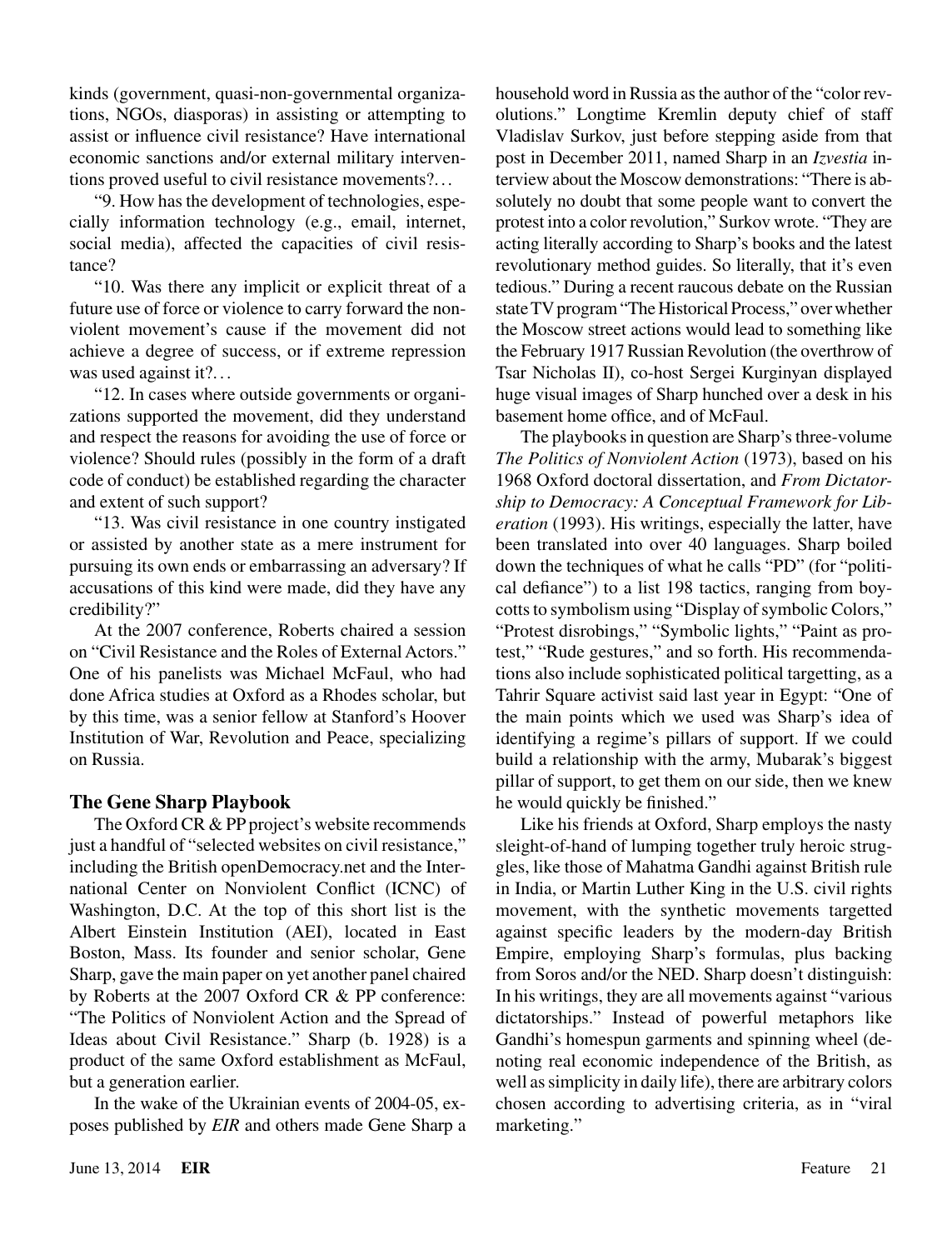

### The Politics of Nonviolent Action



**GENE SHARP** 

*Gene Sharp, operating through his Albert Einstein Institution in Boston, is a product of the same Oxford establishment as McFaul et al. He is known in Russia as the author of the "color revolutions," which have been promoted by his books (shown here).*



**GENE SHARP** 

years is now being applied to the Russian situation, though it is clearly not the only attack against Putin that British interests have up their sleeve. As the RIIA reviewer of the CR & PP book noted about Georgia and Ukraine, "in both cases the catalyst was the detection of election fraud with the help of western monitors."

In Russia the Golos ("Vote" or "Voice") organization, a self-described "independent election monitor," a longtime recipient of NED and USAID funding, prepared for many months to step to the fore in charging vote fraud in the Dec. 4, 2011 Russian State Duma elections. Its activists now have their eye on the next Russian election, the Presidential vote on March 4, 2012.

The supposedly "neutral" Golos website has featured writings by people like St. Petersburg Prof. Grigori Golosov of the Helix Center for Democracy and Human Rights, who exults that the role of "social net-

Sharp's AEI, though he protests that it is a modest, two-person operation run out of his basement, received crucial funding, according to its own statements, from the NED, the NED-subsidiary International Republican Institute (IRI), and the Ford Foundation. Soros's OSI earmarked grants for the translation of Sharp's manual into various languages. The IRI funded an AEI training session held in Hungary in early 2000 for activists of the Serbian Otpor! (Resistance!) organization, which was to lead the overthrow of President Slobodan Milosevic later that year. NED officials acknowledged massive funding of Otpor!, whose activists later dispersed and took part in spreading Sharp's methods to activists in Georgia, Ukraine, and elsewhere.

An array of color revolutions used his techniques. Sharp himself, in a 2006 interview with *The Progressive*, boasted that he was in Tiananmen Square in 1989, meeting with democracy activists "three or four days before the crackdown," and that he wrote *From Dictatorship to Democracy* at the request of Burmese exiles after a trip to Myanmar (Burma) in 1992, when he entered the country illegally.

The cookie-cutter color revolution formula of recent

works in spreading discontent and organizing the demonstrations in Russian cities is a crucial development," but insists that "any scenario allowing for Putin to remain in power is a pessimistic one.... An optimistic scenario is one in which Putin goes; there is no other way."

A color has been chosen for the would-be new Russian revolution: Moscow's mostly well-to-do street demonstrators wore white ribbons.

#### **The War-Mongering Peacenik, Bertrand Russell**

When Sharp left his native Ohio for Britain in the 1950s, he didn't go straight to Oxford. Beginning in 1955, he worked for the British pacifist publication *Peace News*, which had been notorious in the 1930s, when it was founded, for advocating peace with Nazi Germany at any cost. In the late 1950s, *Peace News* supported Bertrand Russell's Campaign for Nuclear Disarmament (CND), and it was under CND auspices that Sharp made the acquaintance of Adam Roberts, a CND activist who would become a *Peace News* writer in the 1960s, moving on to his high posts at Oxford and the British Academy. Roberts even credits Sharp with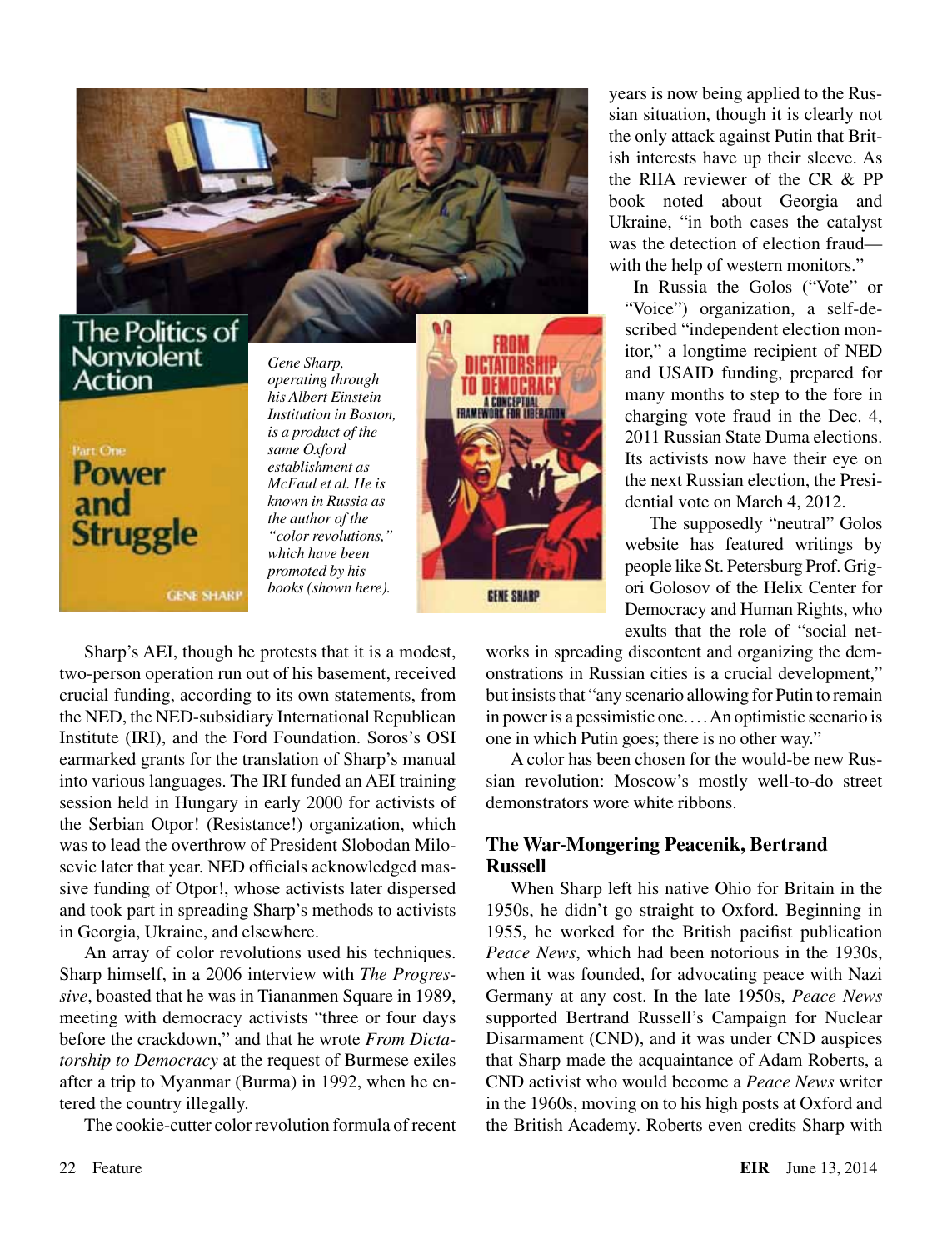introducing him to the topic of "non-violent action under totalitarian regimes."

Historians of the work of Sharp and his fellow Oxonians trace their civil-resistance studies to Bertrand Russell's article "War and Non-Resistance," published in *The Atlantic Monthly* in April 1915, during World War I. There, Russell painted a fantastical picture of how England could confront an imagined German invasion through "passive resistance": "Whatever edicts they might issue would be quietly ignored by the population.... If they ordered that English young men should undergo military service, the young men would simply refuse; after shooting a few, the Germans would have to give up the attempt in despair. If they tried to raise revenue by customs duties at the ports, they would have to have German customs



*Among the nest of Russellite "peaceniks" is Sharp colleague Prof. Thomas C. Schelling, who, among other things, served as an advisor to director Stanley Kubrick on the famous 1964 nuclear Armageddon film "Dr. Strangelove."*

officers; this would lead to a strike of all the dock laborers, so that that way of raising revenue would become impossible. If they tried to take over the railways, there would be a strike of the railway servants. Whatever they touched would instantly become paralyzed...."

(The article is also noteworthy for Russell's take on the turn-of-the-century mass strikes in Russia, which were largely police-agent projects, culminating in the January 1905 Bloody Sunday massacre of protesting workers led by secret police agent Fr. Georgi Gapon in St. Petersburg. Russell wrote approvingly, "Even in Russia, it was the general strike which secured the Constitution of 1905.")

The same Bertrand Russell is infamous for his 1946 article in *The Bulletin of the Atomic Scientists,* advocating that the Soviet Union be forced to accept a oneworld government with supranational control of nuclear weapons, under threat of defeat in a war the West would launch before the U.S.S.R. itself could develop nuclear weapons: a nuclear first strike against Russia. It was only after the Soviet nuclear (1949) and thermonuclear (1953) bomb tests that Russell went full-steam onto the "peace" track of his world government campaign, inviting Soviet leader Nikita Khrushchov's representatives to his World Association of Parliamentari-

For many years Gene Sharp's "civilian nonviolent resistance" advisories were couched in Cold War military terms, supposing conditions in which Soviet forces would have overrun Europe. An attendee at one of his lectures in 1984, when Sharp was working with the Harvard Center for International Affairs (CIA), described the scenario Sharp presented for a quarter of a century in the future: "The year is 2010. Russian tanks swarm into a small country in Western Europe, spearheading an invasion by Warsaw Pact troops. But this invasion is unusual because no shots are fired. Instead, the Communist soldiers are greeted by shuttered windows and deserted streets. The nation being overrun phased out its military years ago and now relies on a carefully planned program of

civilian nonviolent resistance to deter its enemies."

Sharp was not a Rhodes scholar, but he worked at Oxford University off and on for nearly ten years, in 1968 completing the thesis that became *The Politics of Non-violent Action*. In its preface, Sharp thanked Sir Isaiah Berlin, the British liberal philosopher and intelligence figure whose closest associates were leading lights of Russell's logical positivist school, like A.J. Ayer and Ludwig Wittgenstein. Berlin is today idolized by Timothy Garton Ash, among others. Sharp's immediate academic advisor was the Montenegro-born John Plamenatz, with whom his "supervised study ... emphasized theories and philosophies of the nature of political power, authority and obedience; dictatorial systems; resistance and revolutionary movements" (Sharp's account). Plamenatz was a fellow of All Souls College, historically the most important of the Oxford colleges for the Round Table.

#### **Dr. Strangelove**

BBC journalist Ruaridh Arrow last year made a laudatory documentary titled "Gene Sharp: How To Start a Revolution." In a BBC interview about the project, Arrow characterized Sharp's 198 measures as follows: "Designed to be the direct equivalent of military weap-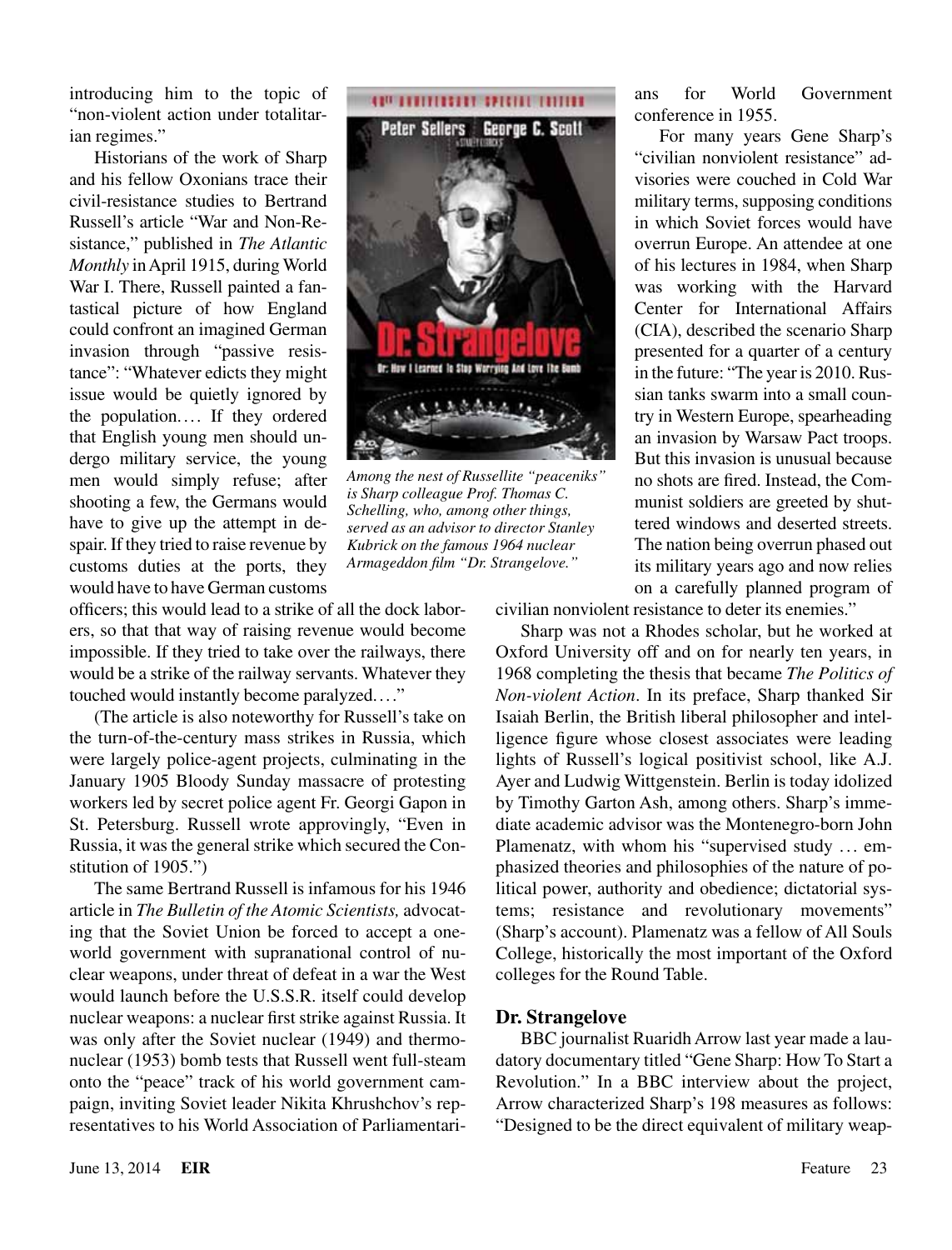ons, they are techniques collated from a forensic study of defiance to tyranny throughout history."

The military provenance of Sharp's *The Politics of Nonviolent Action* is unmistakeable, leaving no doubt that it is an irregular warfare manual. On whose behalf: the brave resistance fighters seeking personal freedom and betterment for their nations; or Bertrand Russell's crazy followers who gave us the nuclear brinksmanhip of the mutually assured destruction doctrine for the past 60 years?

Sharp, in the Preface, cites the financing of his work while he was at the Harvard CIA, between Oxford stints in the 1960s, by "funds from grants for projects of Professor Thomas C. Schelling made to Harvard University from the Ford Foundation and from the Advanced Research Projects Agency [ARPA] of the U.S. Department of Defense, Contract No. F44620-67-C-0011." This was the same Thomas Schelling who, in 2005, would receive the Nobel Prize in Economics, with Robert Aumann, "for having enhanced our understanding of conflict and cooperation through game-theory analysis." The Nobel committee outdid itself, hailing Schelling's "vision of game theory as a unifying framework for the social sciences."

The vision was set forth in Schelling's 1958 book *The Strategy of Conflict,* in which he developed the notion of "rational irrationality." He applied this game theory to scenarios for nuclear war. This was in the period when Russellite "peaceniks" in the Anglo-American strategy establishment were holding events like the 1958 second Pugwash conference, where Leo Szilard delivered his infamous speech, "How To Live with the Bomb and Survive"; Szilard proposed that terms of a limited nuclear exchange between the United States and the Soviet Union, possibly triggered by a conflict in the Middle East, should be negotiated beforehand. Nuclear war games were played at the RAND Corporation, where Schelling worked, and other hotbeds of Cambridge-originated mathematical modelling, such as MIT and Stanford. Schelling provided consultations to film director Stanley Kubrick for the famous nuclear Armageddon film of this time, "Dr. Strangelove."

Schelling also served as an idea man for Defense Secretary Robert S. McNamara in the Vietnam War. "What is little-known in general," wrote one critic of Schelling's Nobel prize, "is the crucial role he played in formulating the strategies of 'controlled escalation' and 'punitive bombing' that plunged our country into the war in Vietnam."

Far from being merely a channel of money to Sharp, Schelling wrote the introduction to *The Politics of Nonviolent Action,* speaking of the project less as Sharp's own personal investigation, than as a joint commitment with Schelling and others: "The original idea was to subject the entire theory of nonviolent political action, together with a full history of its practice in all parts of the world since the time of Christ, to the same cool, detailed scrutiny that military strategy and tactics are supposed to invite. Now that we have Gene Sharp's book, what we lack is an equally comprehensive, carefully study of the politics of violent action.... It is too bad that we haven't that other book, the one on violent action. It would be good to compare the two in detail."

From 1983 to 1989, Sharp was director of the Program on Nonviolent Sanctions of the Harvard CIA. He launched his Albert Einstein Institution in 1983, the same year as the founding of the NED.

#### **Dumping Bad Axioms**

So, Dr. Strangelove's grandchild is sitting in the U.S. Embassy in Moscow? It's something like that, since Bertrand Russell begat both the game-theorizing nuclear brinksmen and the civil-resistance irregular warriors, and they all came together in the Oxford programs from which Gene Sharp and Michael McFaul emerged.

McFaul's thinking, as revealed in his tedious political-science prose (the writing of a person who avoided memorizing Pushkin), is so horribly compartmentalized that he no doubt would refuse to put the picture together that way. His *Advancing Democracy Abroad* book portrays democracy promotion as a budgetary and policy line-item, competing with economic or strategic relations. McFaul churns out books on his chosen topic at an alarming rate, many of them commissioned through a pipeline of research grants from historically British-oriented operational intelligence fronts like Freedom House, the Smith-Richardson Foundation, the NED, Soros's OSI, et al., and some evidently being published without even a spellcheck, never mind copyediting ("expatriate" spelled as "ex-patriot" is an eloquent example).

McFaul has shown an amazing capacity to screen out what doesn't fit his "democratization" construct. In September-October 1993, some of the people he had earlier cultivated as exemplary democratizers were in the resistance against President Boris Yeltsin's abolition of the Constitution and the elected Parliament, a